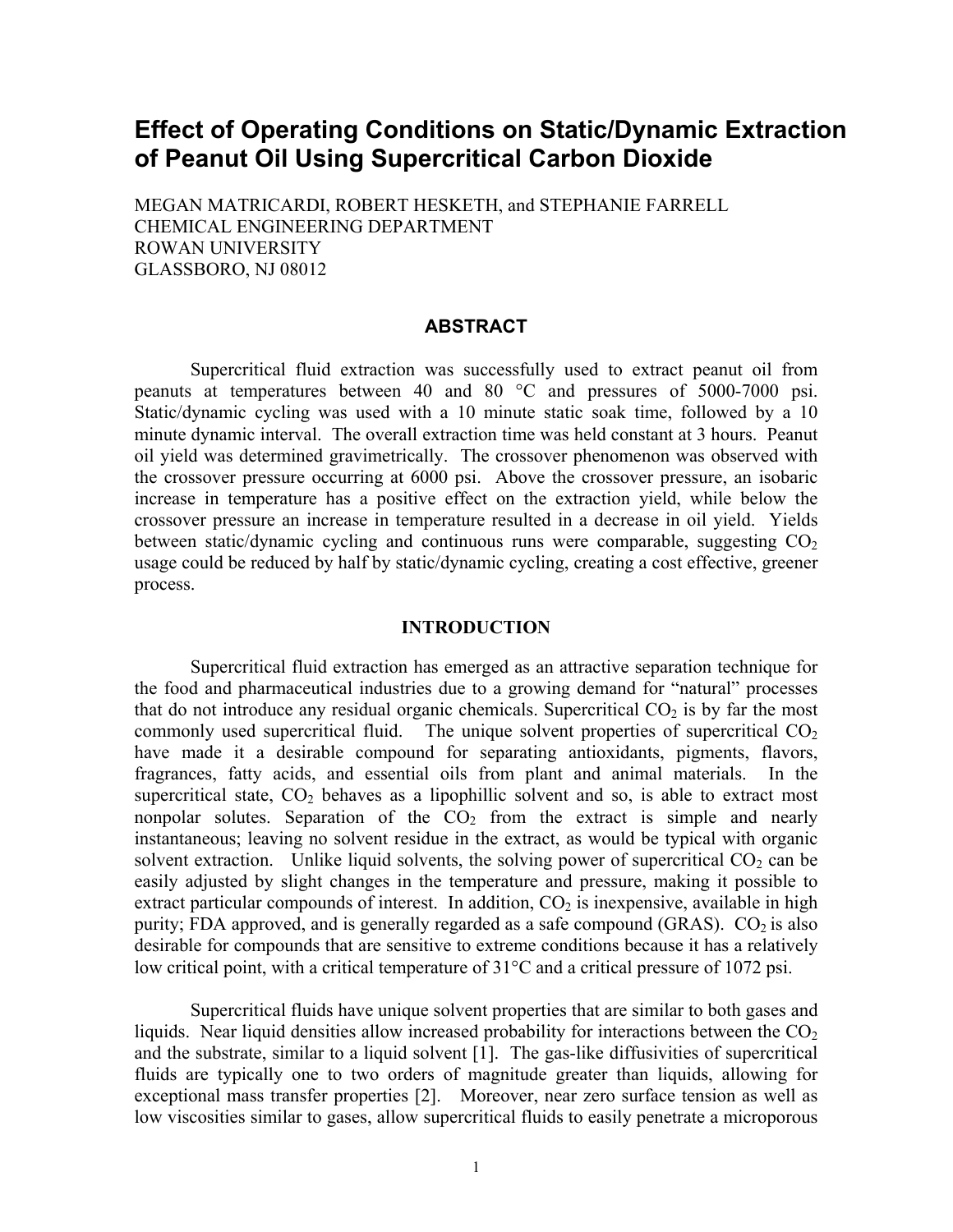matrix material to extract desired compounds. The synergistic combination of density, viscosity, surface tension, diffusivity, and pressure and temperature dependence, allow supercritical fluids to have exceptional extraction capabilities.

The extraction of oil from peanuts, containing approximately 38% oil by weight, typically involves a series of steps including cracking into small pieces, cooking, mechanical pressing, and solvent extraction [2,3]. The mechanical pressing with screw presses or expellers removes approximately 50% of the peanut oil. The remaining oil is extracted using hexane, which is later removed through an evaporation-condensation system. The Code of Federal Regulations mandates that food grade oils should contain no more than 25ppm hexane [4]. Supercritical  $CO<sub>2</sub>$  extraction offers a greener alternative to the use of hexane in peanut oil extraction because it is less toxic and eliminates VOC emissions and solvent waste. In addition, energy costs associated with reaching the supercritical state for  $CO<sub>2</sub>$  have been shown to be less than energy costs associated with conventional solvent distillation [3].

Peanut oil is predominantly used in food applications; however, recent research has suggested that peanut oil extracted with supercritical  $CO<sub>2</sub>$  could be used as an sustainable alternative to diesel engine fuel [5]. As compared to hexane extraction, supercritical  $CO<sub>2</sub>$  is capable of producing higher quality oil because it can selectively extract the oil, leaving behind gums and other detrimental chemical residues.

The effect of temperature, pressure, particle size, and bed orientation on the extraction of peanut oil for a continuous system has previously been studied in order to determine the conditions that would yield an efficient oil extraction [5]. Temperatures between 25-120°C and pressures between 2000-10,000 psi were explored. This research found that above a pressure of 5800 psi, an increase in temperature increased the extraction rate. Below this pressure, an increase in temperature decreased the extraction rate. The maximum amount of oil was extracted at 10,000 psi and 100°C. A horizontal extractor achieved oil recoveries of 70%, while higher oil recoveries of 99% were approached in a vertically oriented bed [5]. Lower yields in the horizontal extractor were attributed to peanut meal settling in the vessel and solvent channeling across the top of the peanut meal.

Reducing the particle size of the peanuts has also been shown to have a positive effect on the extraction [5]. Smaller particles have a larger amount of surface area as well as an increased number of ruptured cells resulting in a high oil concentration at the particle surface. Little diffusion into the particles takes place; therefore, the amount of oil available for extraction is proportional to the surface area. By decreasing the particle size range from 3.35-4.75 mm to a range of 0.86-1.19 mm, the total oil recovery was increased from 36% to 82% by mass [5].

Another study used static/dynamic supercritical  $CO<sub>2</sub>$  extraction to determine the effect of roasting temperature and time on the overall quality and flavor of the oil [6]. Flavor compounds were identified with GC-MS analysis. As roasting time increased, a number of flavor compounds were formed including hexanol, methylpyrrole, and a range of pyrazine compounds. Sensory analysis was performed by a group of panelists to rate the flavor and overall quality of the oil. Analysis showed that the panelists' perception of roasted flavor and overall quality corresponded to the concentration of methylpyrazine and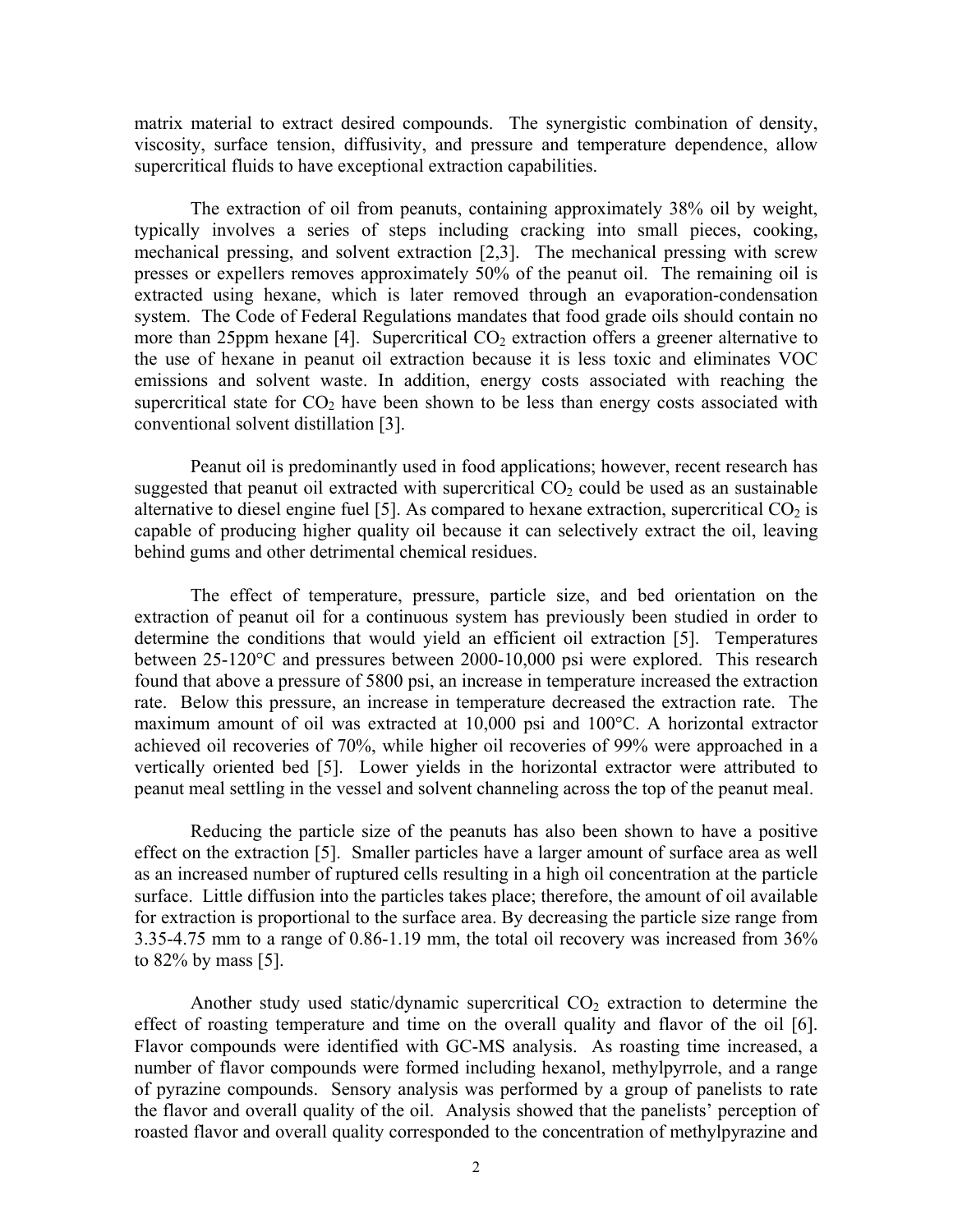other pyrazines in the peanut oil. As the concentration of these compounds increased, the flavor was reportedly bitterer. The relationship between extraction conditions to the yield of peanut oil was not present in this work.

Although supercritical fluid extraction of essential oils has been widely studied, few studies have focused on the use of static/dynamic cycling for oil extraction of peanuts. Supercritical fluid extraction is an equilibrium process, and does require some amount of "soak" time for the solute to reach an equilibrium concentration in the supercritical phase. This investigation will focus on the effect of temperature and pressure on the extraction of peanuts in a system operated in static/dynamic cycles.

#### **THEORY**

The transport mechanism that occurs in supercritical fluid extraction is considered a leaching process. In leaching, the solvent must first travel to the surface of the material and diffuse through the pores. The solute then dissolves in the solvent, and is transported to the surface of the particle. Finally, the solute is transferred into the bulk fluid. This process will proceed until an equilibrium concentration of the solute is reached in the bulk fluid [7].

A mass balance on the oil in the solid peanut phase can be derived for this system using a model that assumes no concentration gradient is present through the bed of peanuts.

$$
\frac{MdC_{oil}}{dt} = A_p k_L (C_{oil,sc} - HC_{oil})
$$
\n(1)

where

*M* is the mass of Peanuts, (g peanuts)  $C_{\text{Oil}}$  is the concentration of oil in peanuts (g oil /g peanuts)  $C_{Oil,SC}$  is the concentration of oil in the supercritical phase (g oil/mL CO<sub>2</sub>)  $A_p$  is the surface area per mass of peanuts (m<sup>2</sup>/g)  $k_t$  is the mass transfer coefficient (m/s) *H* is the equilibrium constant (g peanuts/mL  $CO<sub>2</sub>$ )

The use of static/dynamic cycling in supercritical fluid extraction is similar to an equilibrium-staged separation. In essence, each static/dynamic cycle simulates a stage of the separation. During the static soak time, the system is allowed ample time to reach equilibrium, and then released during the dynamic interval. If enough oil is present in the peanuts, it can be assumed that equal amounts of oil will be extracted at each of the equilibrium stages (9 stages based on a 3 hour extraction). By performing this extraction process in cycles, equilibrium stages are simulated, allowing for an efficient extraction that uses half the amount of  $CO<sub>2</sub>$  that would be used in a continuous system.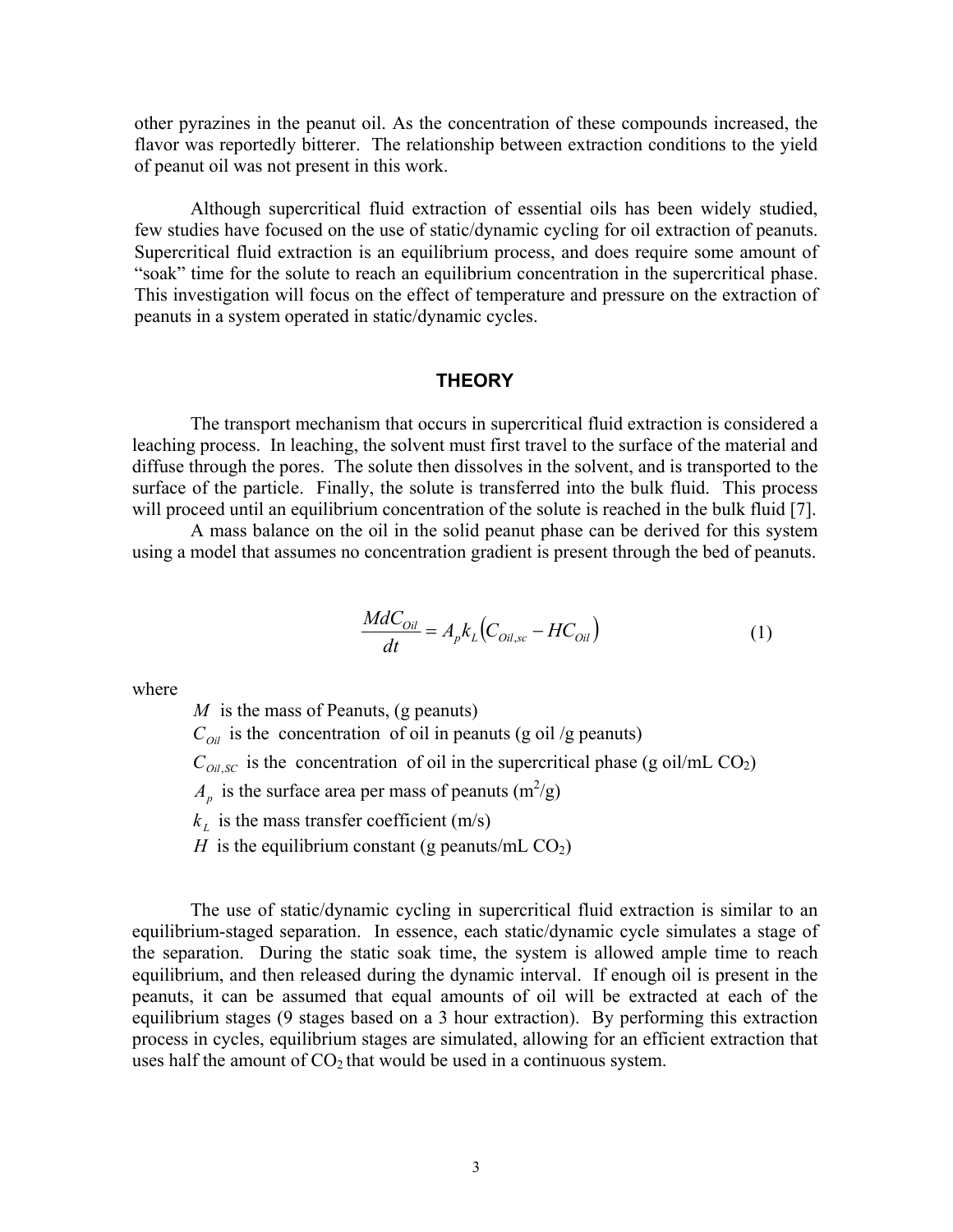#### **MATERIALS AND METHODS**

Extra large, whole, raw, and blanched peanuts, were obtained for this study from Neshaminy Valley Natural Foods (Ivyland, PA). The experiments were performed using a bench scale supercritical fluid extraction unit (SFT-150) that was obtained from Supercritical Fluid Technologies Inc. The unit is a nonrecirculating unit with a 100 mL pressure vessel rated up to 10,000 psi. Bone dry  $CO<sub>2</sub>$  with a purity of 99.8% was used for all the experiments, and was obtained from Messer GT&S. A flowsheet of the process is illustrated in Figure 2.

The peanuts were chopped in a food processor for 1 minute in order to increase the surface area. The particle size range of the peanuts was determined through a sieve analysis, and ranged between 0.85 mm and 2.36 mm. Next, the peanuts were weighed (60- 62 grams), and loaded into the extraction vessel. Glass spheres were added to the top of the bed of packed peanuts in order to fill the remaining head space and give a completely packed vessel.

Before pressurization, the system was allowed to reach the preset operating temperature. In order to ensure a liquid feed to the diaphragm pump,  $CO<sub>2</sub>$  was fed from the cylinder into a chiller, where it was cooled to  $-5$  °C. The chilled CO<sub>2</sub> was discharged from the pump into the bottom of the pressure vessel, and the pressure was adjusted to the desired operating pressure.

After pressurizing the vessel, the peanuts were statically soaked for 10 minutes. After the ten minutes were completed, the static/dynamic valve was opened to a flowrate of approximately 85 ml/minute for 10 minutes. Typically, 7.5 volume exchanges are swept through the vessel during the dynamic interval [6]. In a 100 mL vessel, 750 mL should be swept, however, in the current experiments, 8.5 volume exchanges were used to ensure that all the oil would flow out of the pressure vessel. The  $CO<sub>2</sub>$  containing the extracted oil exitsed through the top of the vessel and passed through the static/dynamic valve. The unit is equipped with a restrictor valve, which is a valve that regulates the release flowrate of the  $CO<sub>2</sub>$ . Due to the large decrease in pressure from inside the vessel to atmospheric pressure, the restrictor valve is heated to prevent the valve from freezing.Experiments were conducted in static/dynamic cycles, each interval being 10 minutes, for a total time of 3 hours. The static interval allows the peanuts to soak so that the  $CO<sub>2</sub>$  can penetrate the matrix and extract the oil. During the dynamic interval,  $CO<sub>2</sub>$ carrying the peanut oil flowed out of the unit and into a pre-weighed collection flask, where the  $CO<sub>2</sub>$  was vented to a fume hood. In a commercial process, the  $CO<sub>2</sub>$  would be compressed and recycled back to the process.

A range of operating conditions were tested. Experimental temperatures included 40, 50, 60, 70, and 80°C, while operating pressures included 5000, 6000, and 7000 psi. The percent yield of peanut oil (% by weight) was determined gravimetrically, and was taken to be the mass of oil collected, divided by the mass of peanuts loaded into the extraction vessel multiplied by 100.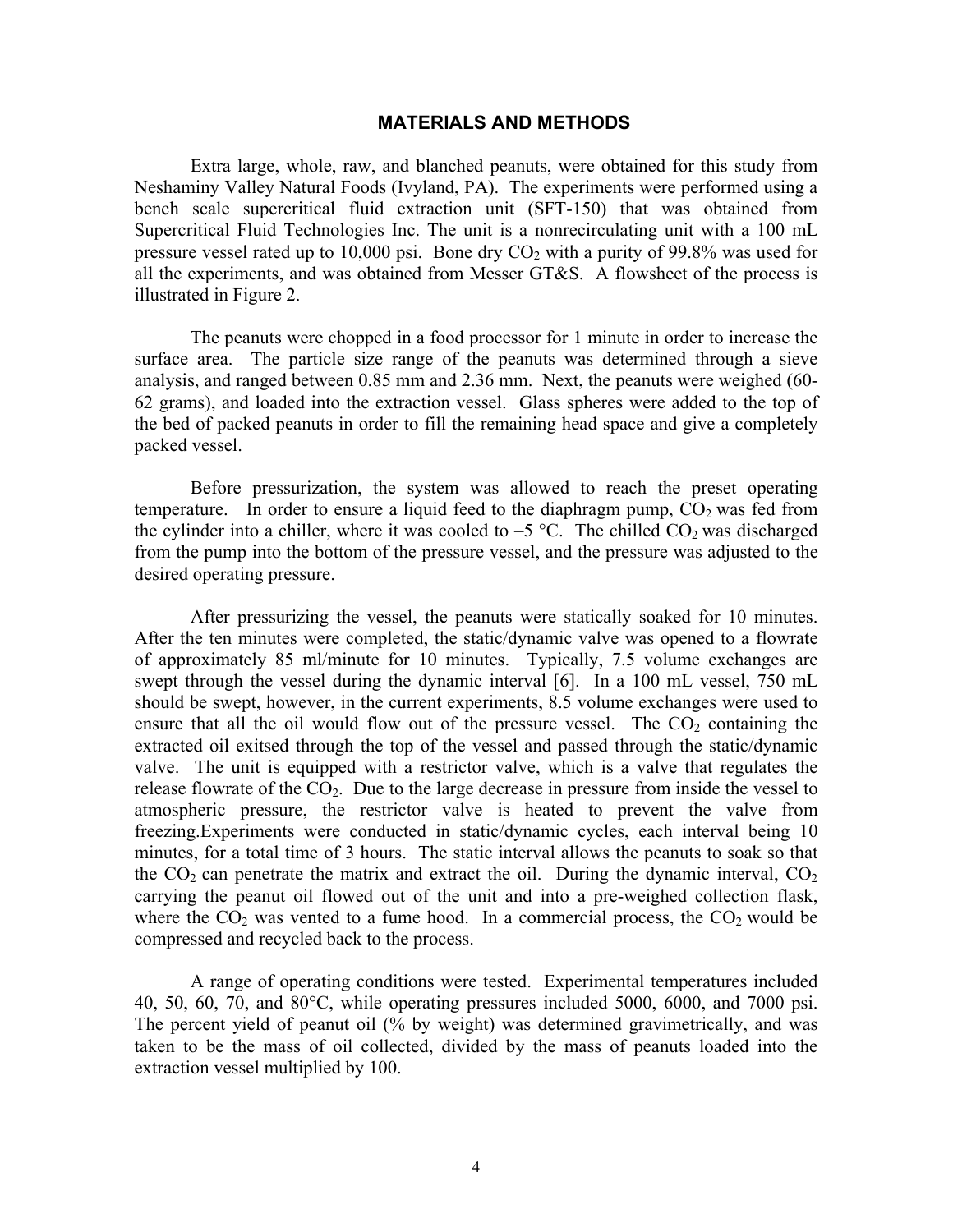#### **RESULTS AND DISCUSSION**

In each experiment, a light yellow, transparent oil with the characteristic peanut scent was extracted. A few suspended particulates were also present, which could be removed through a simple filtration step. The resulting peanut cake varied in color ranging from a yellow-brown tone for operating conditions that removed only a small fraction of the oil to a brittle chalky white color for conditions that removed a large percentage of the oil content. A color gradient was observed in the packed bed, with the lighter colored peanuts being at the bottom of the bed, and the more yellow tones at the top of the bed. This could be due to the fact that the equipment is an upflow unit and the peanuts at the bottom of the bed are more exposed to fresher  $CO<sub>2</sub>$  entering the vessel.

The yield of peanut oil exhibited a strong dependence on temperature and pressure. Figure 2 shows the yield of peanut oil verses temperature at constant pressures. The highest yield was obtained at the highest temperature (80°C) and highest pressure (7000 psi), and the lowest yield was obtained at the lowest pressure (5000 psi) and highest temperature (80°C).

At the lowest pressure, 5000 psi, the highest yield was obtained at 40 °C and the lowest at 80°C. The highest pressure, 7000 psi, showed an inversion in the effect of temperature as compared to 5000 psi. At 6000 psi, all temperatures yielded approximately the same value, ranging between 21.3 % and 22.1%.

Figure 3 shows the inversion effect that was observed above and below 6000 psi. These results correspond to the trend previously reported for peanuts in a continuous system [5]. This type of behavior is typical of binary solid-fluid systems, and is referred to as the crossover phenomena [2]. Below the crossover pressure of 6000 psi, an isobaric increase in temperature will decrease the solubility. Conversely, above the crossover pressure an isobaric increase in temperature will increase the solubility and overall yield.

There are two different factors that significantly contribute to the crossover effect, density and volatility  $[2]$ . At higher densities, the supercritical  $CO<sub>2</sub>$  is capable of contacting more surface area, thus causing more oil to dissolve and be extracted. An increase in temperature at isobaric conditions will decrease the density and solubility. The opposing effect is the volatility effect. At higher temperatures, the oil becomes more volatile, which allows more peanut oil to be extracted. Below the crossover pressure, the density effect is more prominent, which gives way to higher solubility and yields at lower temperatures. Above the crossover pressure, the volatility effect controls, giving higher yields at higher temperatures.

In order to compare the yields of static/dynamic system to a continuous system, a continuous experiment was performed at 80°C and 7000 psi. The yield from the static/dynamic run at these conditions yielded 25.4%, while the continuous run yielded 27.8% oil by weight. These results are reasonably comparable. Since  $CO<sub>2</sub>$  flowed through the system for the entire 3 hours during the continuous run, twice as much  $CO<sub>2</sub>$  was used compared to the static/dynamic run that flowed  $CO<sub>2</sub>$  through the system for 1.5 hours.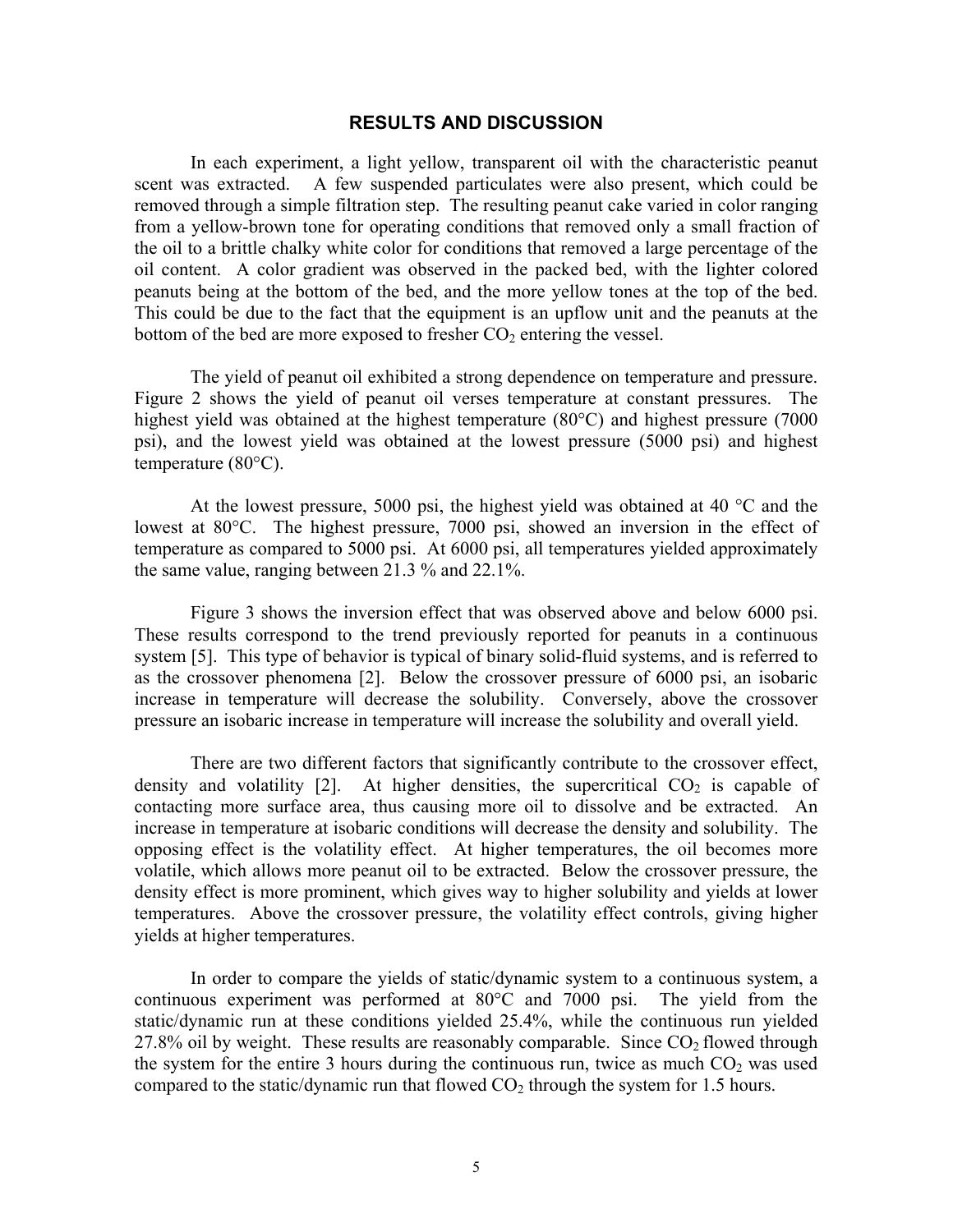#### **CONCLUSIONS**

In this study, it was shown that performing supercritical fluid extraction in static/dynamic cycles is capable of achieving high yields comparable to continuous operation. In addition, operating in static dynamic cycles reduces  $CO<sub>2</sub>$  usage by half. The use of static/dynamic cycling in supercritical  $CO<sub>2</sub>$  extraction of peanut oil was demonstrated to be a safe, efficient, and a cost effective alternative to pressing and hexane extraction.

## **REFERENCES**

- *1.* McHugh, Mark; & Krukonis, Val*. Supercritical Fluid Extraction: Principles and Practice*. 2nd ed. Butterworth-Heinemann. Boston, (1994).
- 2. Mukhopadhyay, Mamata. *Natural Extracts Using Supercritical Carbon Dioxide*. CRC Press, New York. (2000).
- *3.* Kroschwitz, Jacqueline I. & Howe-Grant, Mary*. Kirk-Othmer Encyclopedia of Chemical Technology*.  $4^{\text{th}}$  ed. 10 John Wiley & Sons. New York. (1991).
- 4. Code of Federal Regulations. Title 21. Vol. 1. Revised April 1, 2001.
- 5. Goodrum, John W.; & Kilgo, Mary B. "Peanut Oil Extraction using Compressed CO<sub>2</sub>." *Energy in Agriculture*. 6, 265-271(1987).
- 6. Leunissen, Mary.; Davidson, Valerie J.; & Kakuda, Yukio. "Analysis of Volatile Flavor Components in Roasted Peanuts Using Supercritical Fluid Extraction and Gas Chromatography—Mass Spectrometry." *Journal of Agriculture & Food Chemistry*. 44, 2694-2699(1996).
- 7. Geankoplis, Christie, J. *Transport Processes and Unit Operations*. Prentice Hall Englewood Cliffs, NJ (1993).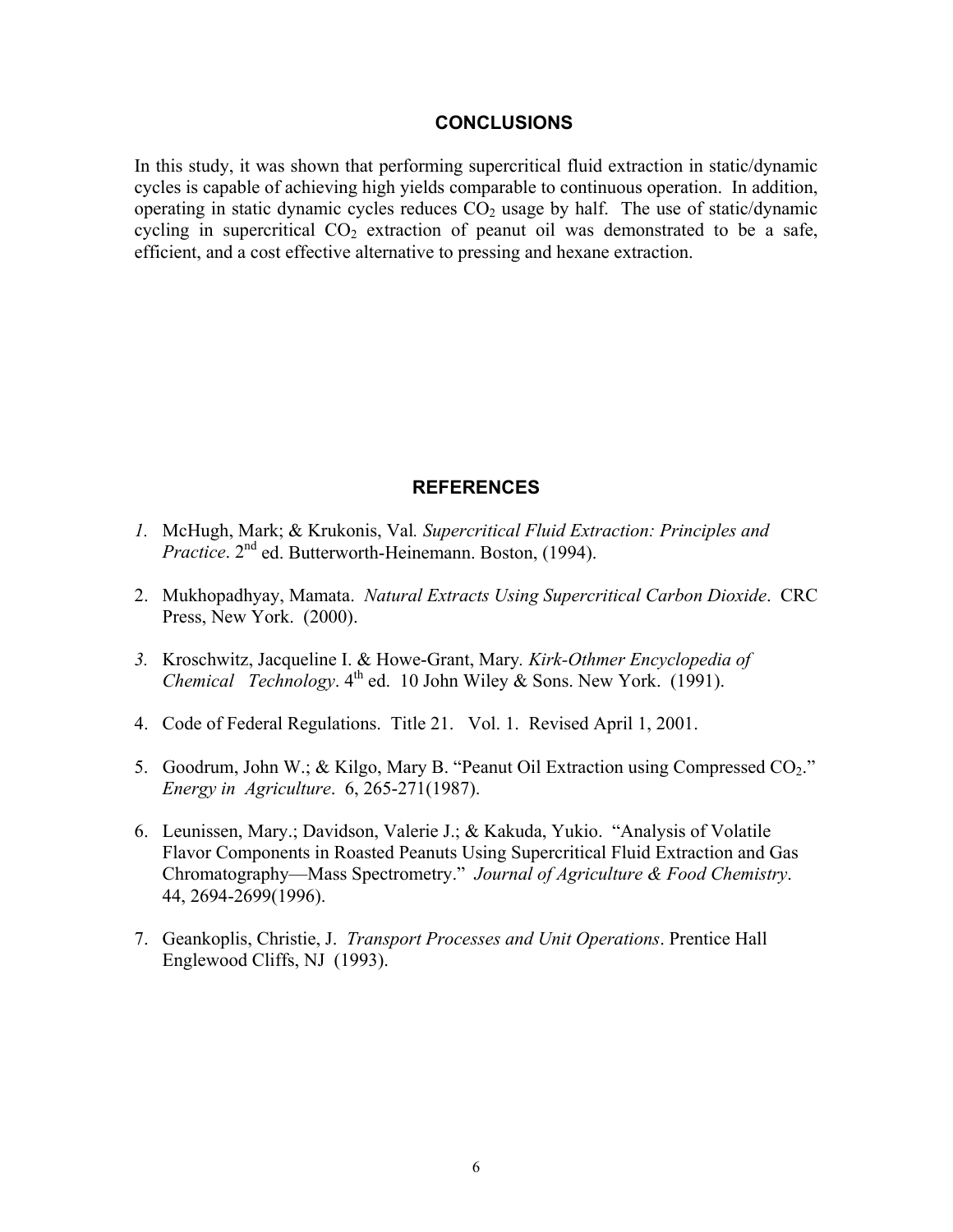

Figure 1: Flowsheet of Supercritical Fluid Extraction Setup



Figure 2: Peanut Oil Isobars: static (10 minutes):dynamic 10 (minutes), time=3 hours